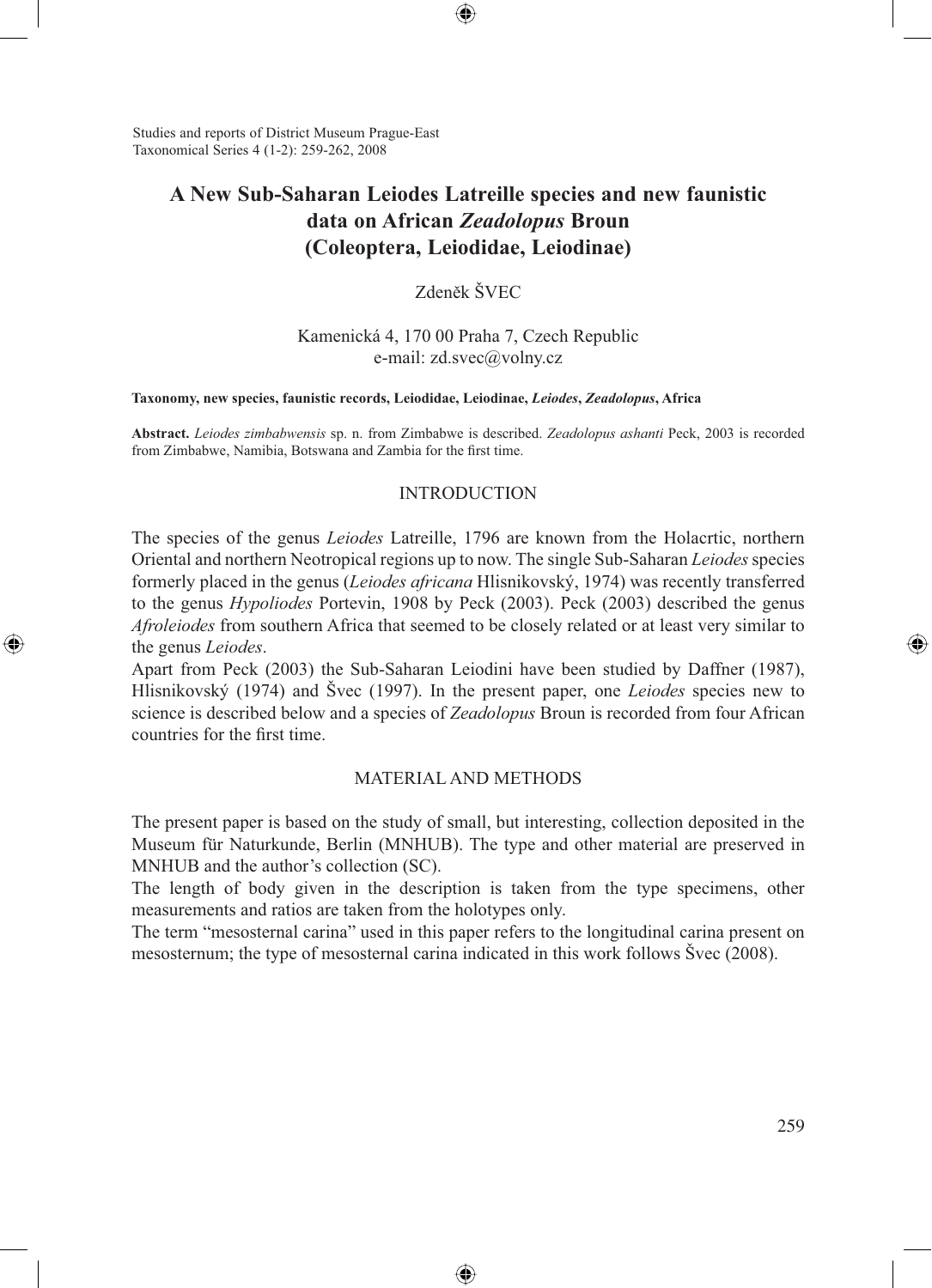#### DESCRIPTION

⊕

## *Leiodes zimbabwensis* **sp. n.**

(Fig. 1)

**Type material.** Holotype (♂): "Zimbabwe, 7.xii.1993, 18º27'S/32º47'E, Nyanga NP: Pungwe - Gorge, Pungwe River Banks + wood litter sievings, leg. M. Uhlig". Paratypes (2  $\langle \hat{\beta} \hat{\beta}, 1 \rangle$ : the same data; holotype, male and female paratypes deposited in (MNHUB), male paratype in (SC).

**Description.** Length 2.1 - 2.6 mm, in holotype 2.6 mm, head 0.3 mm, pronotum 0.6 mm, elytra 1.7 mm, antenna 0.7 mm. Maximum width of head in holotype 0.7 mm, pronotum 1.2 mm at base, elytra 1.3 mm at basal third.

Oblong oval, red-yellow with brown antennal club. Head, pronotum and scutellum at least partly microsculptured. Underside red-yellow with darker trochanteres; microsculptured with the exception of central plane on metasternum.

Head. Distinctly punctured, punctures separated by about 3-5 times their own diameter. Beside basal puncturation four large punctures present on vertex. Microsculpture distinct.

Ratios of length of antennal segments 2 to 11 (the  $2<sup>nd</sup>$  equal to 1.0) = 1.0-1.7-0.9-0.7-0.7-1.0-0.3-1.1-1.1-1.7. Last antennal segment distinctly narrower than segment 10. Ratios of width of club segments 2 to 11 ( $2<sup>nd</sup>$  equal to 1.0): 1.0-1.0-1.0-1.2-1.2-2.0-1.5-2.5-2.7-2.3. Ratios of width: length of the antennal club segments 1.3-3.0-1.5-1.6-0.9.

Pronotum. Lateral margins roundedly narrowed toward anterior angles. Base straight. Posterior angles rectangular closely acute, in dorsal view. In lateral view, lateral margins slightly angled in basal third; posterior angles blunt widely rounded. Puncturation distinct. Punctures separated by 3-6 times their own diameter on disc, more closely arranged toward hind angles of pronotum. In addition, as usual, large punctures irregularly aligned along base before basal margin. Microsculpture developed in traces laterally.

⊕

Scutellum. With stronger and denser punctures than those on pronotum. Microreticulation distinct.

Elytra. From above, both lateral margins simultaneously not visible. Lateral margins with punctures of usual size and intensity. Elytral surface with well expressed, punctured, regular rows. Punctures in rows separated by about 0.5-1.0 times of their own diameter. Third and fourth rows sinuate in basal third. Ninth row oblique, coalescent with lateral channel in basal third of elytral length. Elytral intervals simply punctured by punctures separated by about 3-4 times their own diameter; punctures tending to be stronger and deeper toward base. Odd intervals with scattered punctures of size and intensity as those of elytral rows. Sutural stria extending behind middle. Epipleuron without detectable setae.

Legs. Anterior and middle tibia very slightly simply curved. Anterior tarsomeres 1-3 slightly dilated in male. Anterior tibia approximately 2 times as wide at apex as at base, with erected short setae on medial margin. Posterior tibia simply curved with wide longitudinal furrow on ventral side, with sparse long stiff erected light setae on medial margin. Posterior femora dilated in large wide tooth ventrally at apex.

⊕

Mesosternum. Mesosternal carina of type A.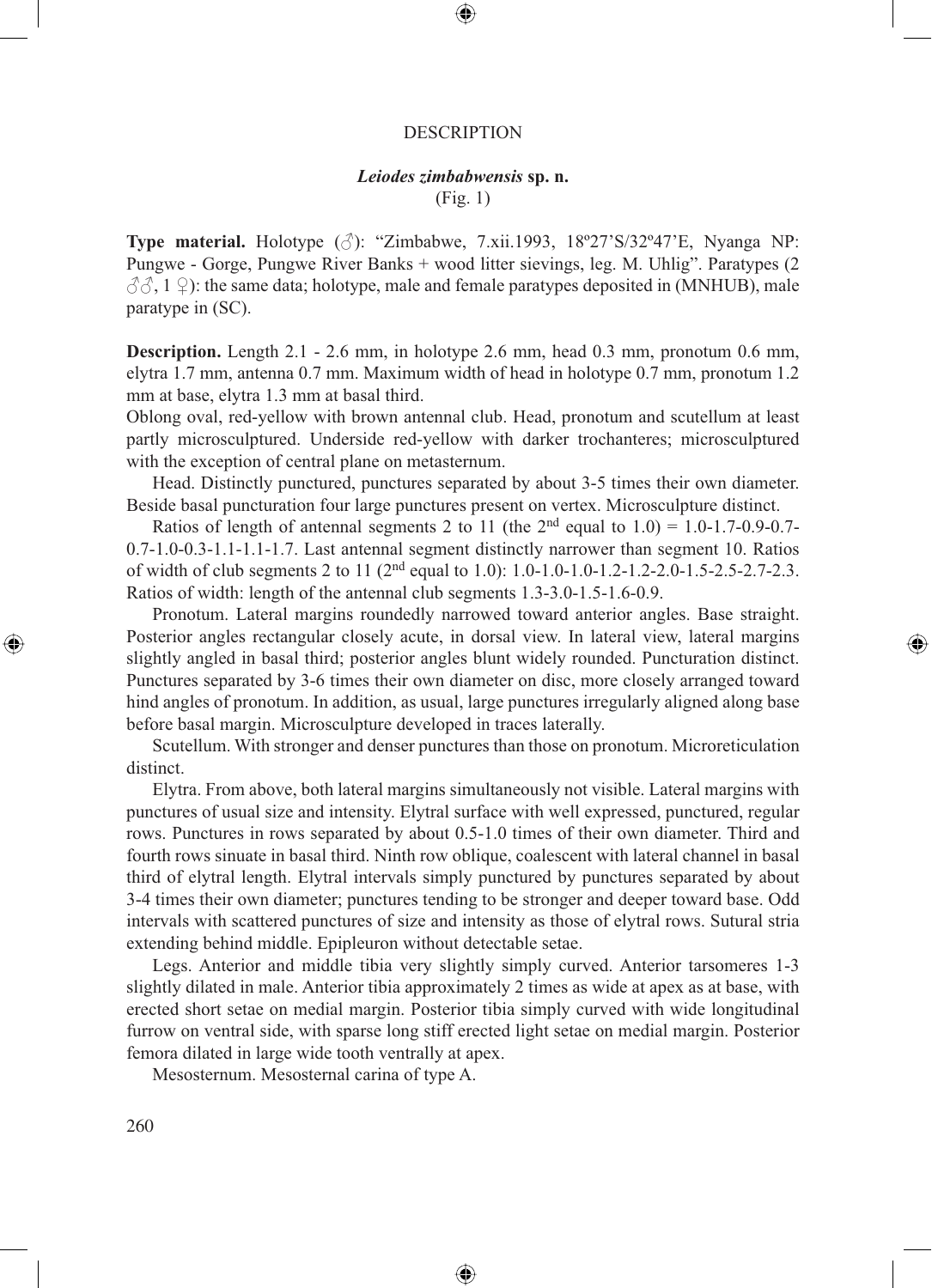1

⊕

Fig. 1. *Leiodes zimbabwensis* sp. n. - aedeagus dorsally. Scale: 0.1 mm.

Male genitalia. Aedeagus as in Fig. 1.

**Variation.** Male paratype with 5 large punctures on head.

**Differential diagnosis.** *L. zimbabwensis* sp. n. is the only species currently known to occur in Sub - Saharan Region up to now. Therefore it is not compared to any other *Leiodes* species but to *Afroleiodes capensis* Peck, 2003 due to extremely similar type of aedeagus. The aedeagus in *L. zimbabwensis* is of quite unusual features for *Leiodes* resembling *Afroleiodes*. The median lobe is elongate with recessed apex; poorly sclerotized. The aedeagus differs in possessing bisetose parameres, while parameres in *A. capensis* bear seta far before apex and long thin membranous extension of parameres projecting greatly beyond the point of insertion of setae. Of course, both species differ mainly in the generic features, especially in type of dorsal puncturation, shape of posterior tibiae etc.

**Name derivation.** The name is derived from the country of origin of the species.

## NEW FAUNISTIC RECORDS

 $\textcircled{\scriptsize{*}}$ 

## *Zeadolopus ashanti* **Peck, 2003**

**Material examined:** "Zimbabwe, 11-12.xii.1993, 17º53´S/25º49.'E, Victoria Falls: Zambezi NP - Camp, lux, leg. M. Uhlig", 1 ♂, (MNHUB); "Namibia, 14-15.xii.1993, 18º48´S/ 16º56'E, Etosha N. P., Namutoni, lux, leg. M. Uhlig", 1 ♂, (SC); "Namibia, 1.iii.1994, 18º14´S/21º43'E, Kawango: Mahango Game reserve: Picnic site, lux, leg. M. Uhlig", 1 ♂, (MNHUB); "Botswana, 11.iii.1993, 18º23´S/24º03'E, Chobe NP, Savuti Camp, lux, leg. M. Uhlig", 1  $\Im$ , (MNHUB); "Botswana, 10.iii.1993, 19°14'22"S/23°21'24"E, Okawango delta, Moremi Wildlife Reserve, Third Bridge Camp site, lux, leg. M. Uhlig",  $1 \nsubseteq$ , (SC); "Botswana, 12-13.iii.1993, 17º48´23''S/25º08'39''E, Kasane, Chobe Safari lodge, lux, leg. M. Uhlig", 1 ♀, (MNHUB); "Zambia, 30.iii.1993, 15º14´37''S/23º18'31''E, 8 km E Mongu, lux, leg. J. Deckert",  $1 \nsubseteq$ , (MNHUB).

⊕